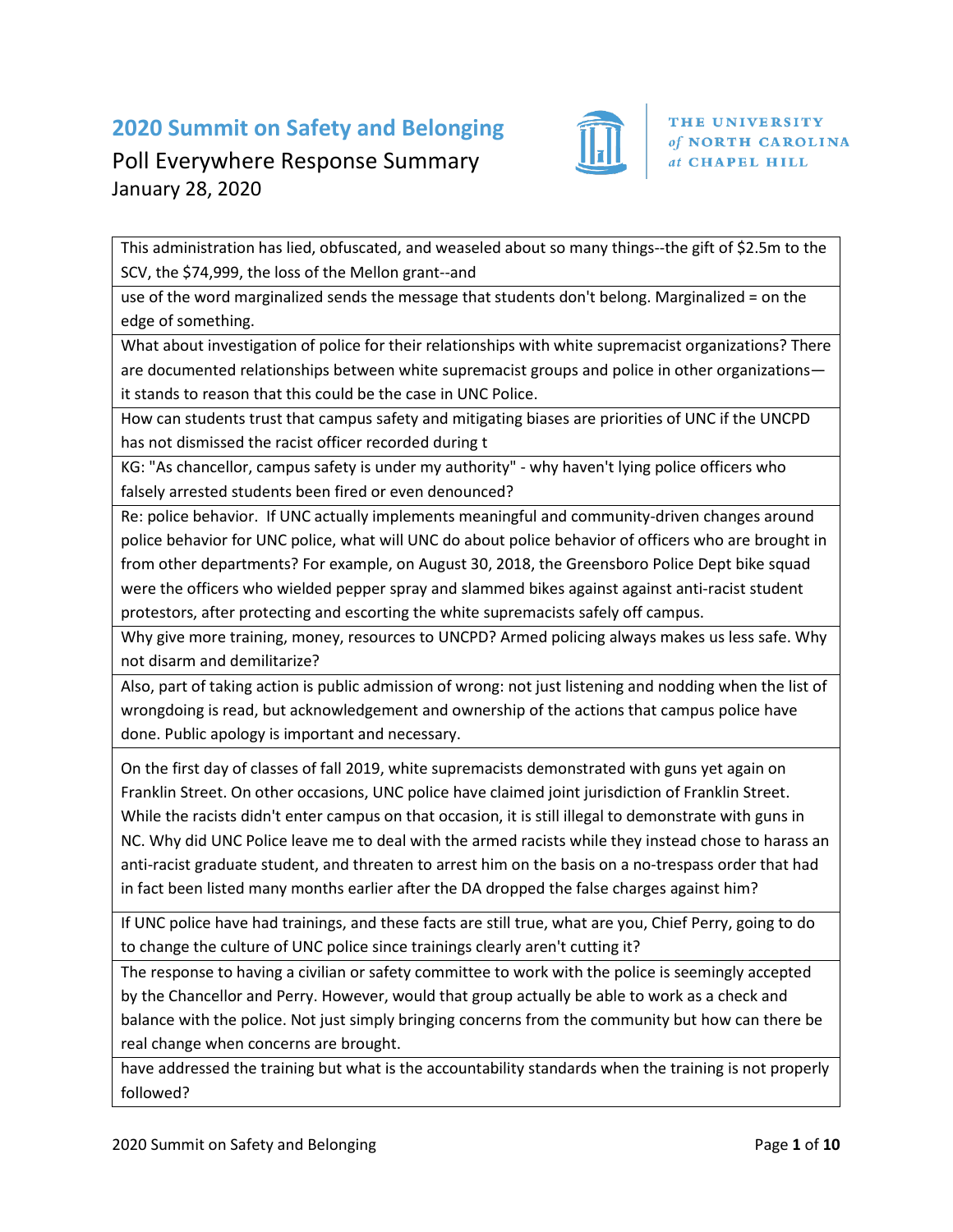Why have you refused to fire a police officer who lied under oath to get an anti-racist student convicted on false charges?

What is the review process on arrests/citations? What happens if there is disproportionate arrests/citations?

Are any current UNC Police Officers members of militia groups such as the Oathkeepers or Three Percenters? Have you ever done anything to investigate potential ties to the groups?

What kind of framework do we have for holding police officers accountable for wrongdoing? Is it sufficient to stop and prevent further wrongdoing?

Are any UNC police officers in attendance this evening?

In reference to all key themes discussed, what measurable and identifiable metrics will be used to document the progress of implemented policy and committee efforts?

Chief Perry says he is a change in leadership by holding his staff accountable. What does that really mean? Are people being disciplined if they aren't doing their job, if they are breaking what they learn in these "trainings?"

How can students trust that campus safety and mitigating biases are priorities of UNC if the UNCPD has not dismissed the racist officer recorded during the events evaluated by Swecker? (Released subsequently on Twitter)

I've never seen a police officer interacting with students on campus in a positive or friendly way.

I have literally never seen an instance like the chancellor just mentioned of police officers walking in pairs and talking to students.

I see Hector/Victor the undercover police officer on campus almost every week. How are we supposed to have any trust in an institution that spies on its

In December I published a story for NBC News detailing the use of geofencing at protests and the tens of thousands of dollars that were spent on Social S

I don't believe the points on the program were sufficiently addressed on the topic of Police Behavior During Protest Events

Who controls, stores and manages data collected from geofencing and what policies monitor secondary use of that data for other purposes on campus?

Cops are not social workers with guns. We need to build non-carceral solutions for justice, not Perry's "community policing"

Also, please tell me me which events the geofence was used and for how long?

What is your relationship with the FBI?

In regards to sexual violence, UNC needs to hire more gender violence service coordinators and violence prevention coordinators! Similar institutions to UNC have many more then our institution does.

Why was no recommendation made to end surveillance with geofence technology?

The EOC needs to be have staff from different backgrounds so students feel comfortable to go there. All 3 of the main EOC staff are white identifying.

Why won't you supply the police equipment list, which is a public record?

Part of the police transparency would be a recurring list of awareness training, I.e. mental illness, cultural, racial, etc, with the percentage of the force who have attended them.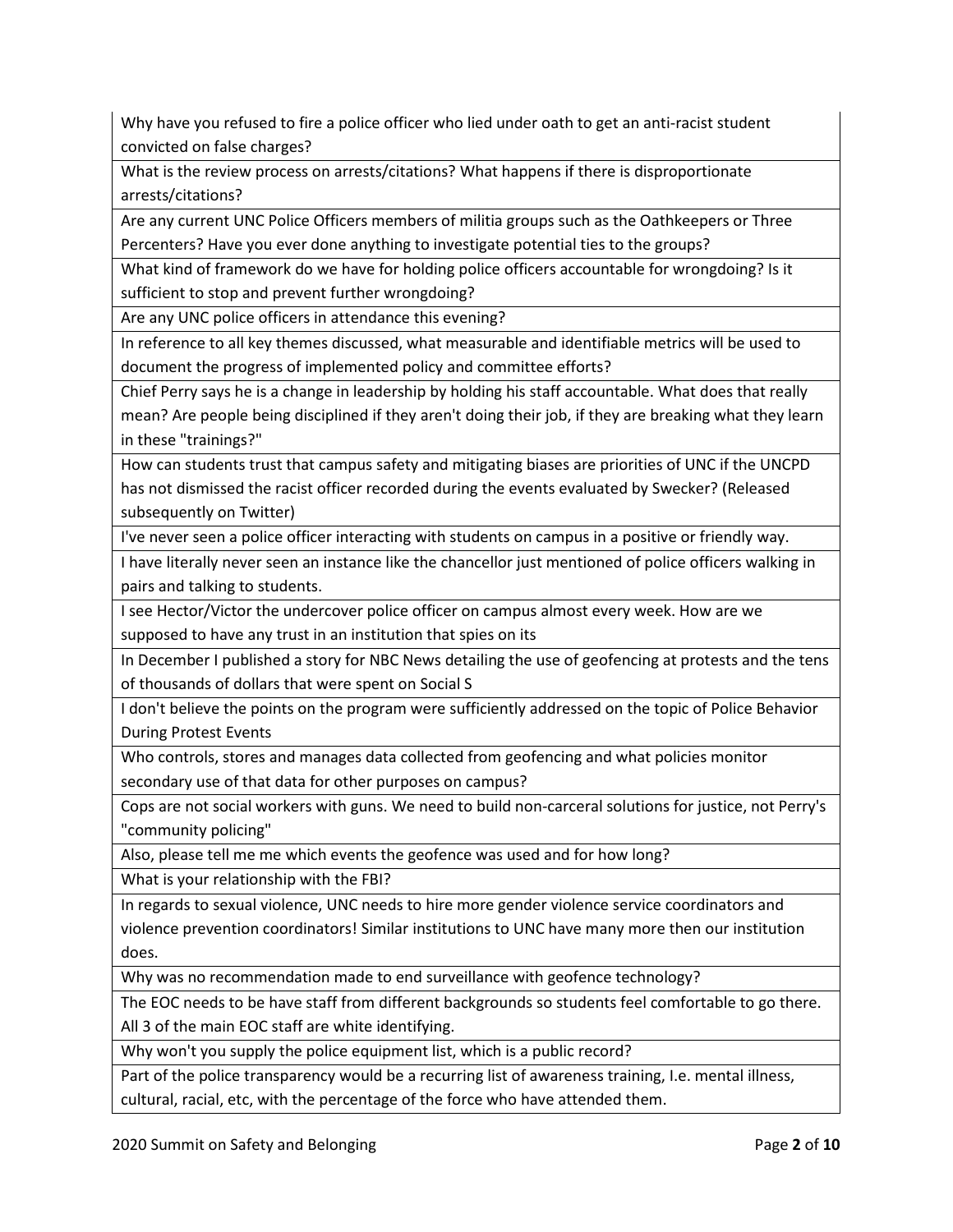Institutionalizing bystander training for students, faculty and staff, not just for physical violence but gender related violence.

Y'all don't take these issues "seriously" if there is no large scale change going on to prevent these issues from continuing

Who was on the list of protestors supplied to officers at the September 8 2018 protest?

Has a Stingray ever been used at campus protests?

The recommendations regarding sexual violence and danger are great. But when faculty, staff, TAs, and administrators continue to not lead by example. Stu

Much like with the recent conversation on policing, you can educate people about the definition of rape, about bystander interventions, etc, but my concern is that men who rape will continue to do so, regardless of educational programming. You need to address the root cause of sexual assault on campus, which is toxic masculinity, aided & abetted by institutional indifference.

When you train faculty on their reporting responsibilities, please don't forget to include TAs too.

Was officer Svetlana Bostelman ever disciplined for lying on the stand?

Sexual assault response training only for athletes and greek life? What about training for all students on campus? And not just one of those videos requi

What does success look like for addressing sexual assault on campus? What is the best case scenario after 2-5 years?

Can we have a better understanding of the institutions approach to fraternities on campus and student organizations in combatting this based on the recommendation?

What are some of your ideas for regulating Greek Life?

Wanted to get clarification on the recommendation put forward by the panelist that spoke on sexual assault. She mentioned recommendations for training for all Greek Life members and all Student-Athletes. Do these specific populations show heightened occurrences of sexual assault and violence?

Who will be on the selection committee for the senior level position working around sexual violence?

What are your thoughts on the inconsistencies in the number of cases of rape and sexual assault reported on campus versus the number of people who've anonymously admitted that they have experienced sexual assault and/or rape on campus?

Why are Title IX convicted rapists still allowed in student housing, where they can prey on women?

Part of our challenge is the students who do not report----because they don't view themselves as being harmed. We need to address this as well---encourag

What is the exact charge/mission of the violence prevention coalition?

Again about safety: How about you ask the students where they think more lighting is needed? We are the ones who walk those areas late at night!

Is the university planning to comply with the Title IX protection rollbacks currently under consideration by the Department of Education?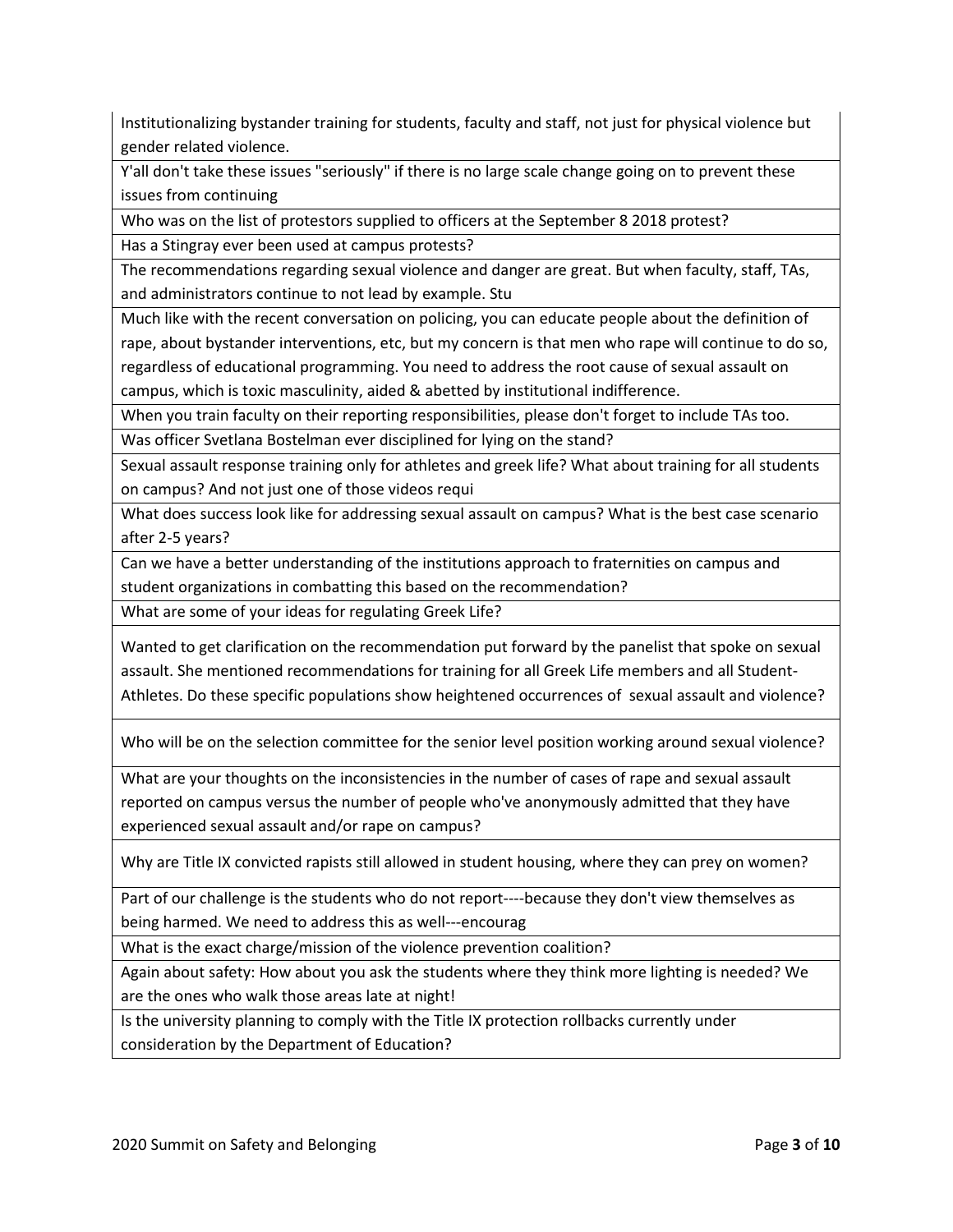At the student level, what is the most effective way to educate [them] about sexual assault, reporting, and resources? Has online training been shown to reduce incidents and improved reporting?

Acknowledging the dissonance is very important. I hope the new leadership can bring the results of the training of officers to a better experience for the community.

Sexual assault - If reporting numbers are up because of education, that is not "great" as Chancellor Guskiewicz stated. Increased reporting because of increased education means that the problem is even greater than was previously reported and that plausible deniability is waning. Whether or not the actual numbers are increasing, or just the reported numbers are increasing, is irrelevant and insulting to the many people who have experienced sexual violence.

the \*\*\*\* this is not about lighting

What about the emergency call posts? They are scarce across campus, particularly in places where they are most needed (frat court)

2020summit...Can you expound on the confusion of jurisdiction as it relates to Greek organizations?

It is absolutely unacceptable that there is confusion about jurisdiction around sexual assault and all forms of violence. This university has existed for

We don't need long emails days later, we need up to date alerts to keep students and staff safe

Lighting is important and you should be asking STUDENTS about it but that is not enough! What a terrible way to end this section with the acknowledgement that lighting won't fix this issue and then

just moving on. Shameful

What specific jurisdictions does the university police have over fraternity court?

In regards to the outdoor lighting, what cases of rape and assault is the lighting going to fix when fraternities are still able to hang tents along the perimeters of their property without any questioning from authorities?

With respect, the problem isn't that unofficial channels exist--it's that the university doesn't concern itself with the safety of marginalized groups who will be and are threatened and harassed by white supremacist groups.

UNC Anti-Racist Alerts did not issue any alerts during finals. Why did the panelist on Alerts Carolina lie about this?

What does retention of students really mean? Outside of graduation, is everyone feeling like they truly belong at Carolina once they arrive at Carolina?

All these advisory boards should have more than just one or two students. A small few students cannot represent our undergraduate population. Also how do people get involved in these boards? It is hard to find out how to get involved even for students who are passionate.

Recommendation to have a first year seminar that looks at disparities between identities to truly educate the students for the world.

Can you go more in depth about the issue of geofencing and address it right now?

Sexual assault training and bystander training should be mandatory for all members of Greek life. Members should not be excused from training if they pay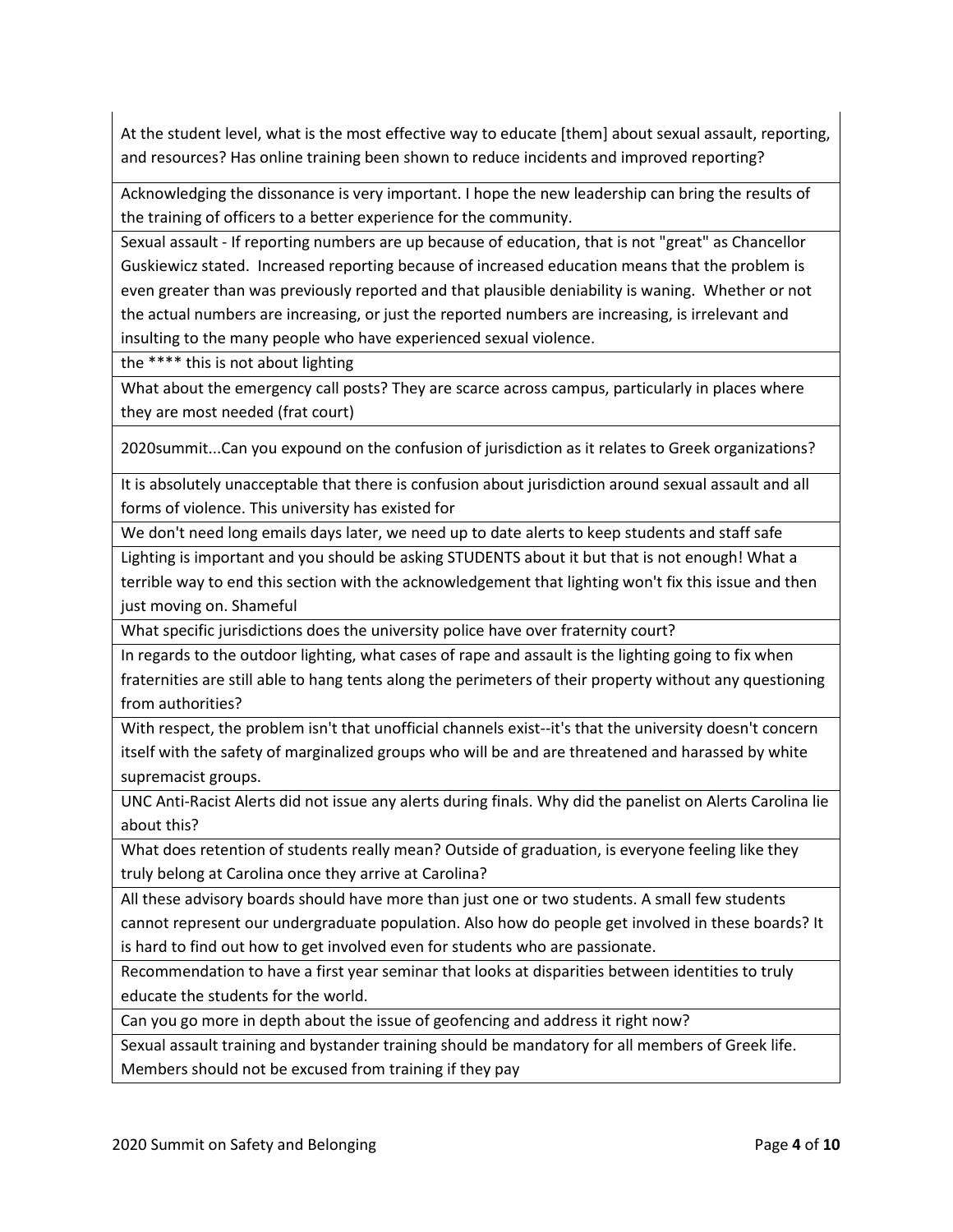We also need to focus on civil discourse. Some of our on campus angst can be attributed to individuals who talk but do not listen and people who are accu

To echo the sentiment from one of the panelist, UNC should be leading on all of these recommendations and setting the standard for other institutions across the country. When will UNC lead?

I will show you the documents proving geo-fencing is being used to monitor protestors (Ari Sen) Have any campus police been disciplined?

As we think about Safety & Belonging, let's not forget about staff. Too often, we focus on faculty and students only.

The names of our streets and buildings continue to uphold that this university doesn't care to make ALL students included in UNC's legacy

One method to improve police/community relationship is for police to handle some seminars or training around themes of safety.

Are you denying that the university signed a three-year, \$73,500 contract for the use of geofencing in 2016?

Why is the university able to extend its hand to replace outdoor lights in fraternity court, but has limited jurisdiction when it comes to policing that area?

Attendance policies in classes do not uphold the true wellbeing of students, especially those with mental illnesses, physical illnesses, ability issues, those who have to work to help families etc.

Why would students want to have coffee with police officers who describe neo-Nazis as "polite" while describing anti-racist students as "\*\*\*\*\*\*\*," (according to body cam footage from August 2018) and

who beat students with bicycles and pepper-spray them to protect white supremacists?

I want to hear more than just excuses or explanations of what we are already doing. Admit your shortcomings, and give specific ways that you will be held

Chief Perry has been noted for saying before that Alert Carolina is not a priority for him

Lighting is simply a mask. It makes people feel "safer". But provides a very minimal resolution! How are you going to attack the root of the issue of sex

Official training of how to handle active shooter as part of orientation

The Genocide Awareness project was allowed in the October with highly graphic and disturbing images that trigggered many students. The placement of the group's installation was very large and very central on campus making it extremely difficult for students to get to class and be a student without being attacked by this university sanctioned installation. Our mental safety and well-being was neglected, especially those of students of colors. It was woeful negligence to allow such a group to have such a graphically violent and triggering installation on campus. As a Black woman and a student, I was triggered and I personally felt like administration doesn't care about me or students like me enough to fully process and evaluate situations and guests on campus like that one.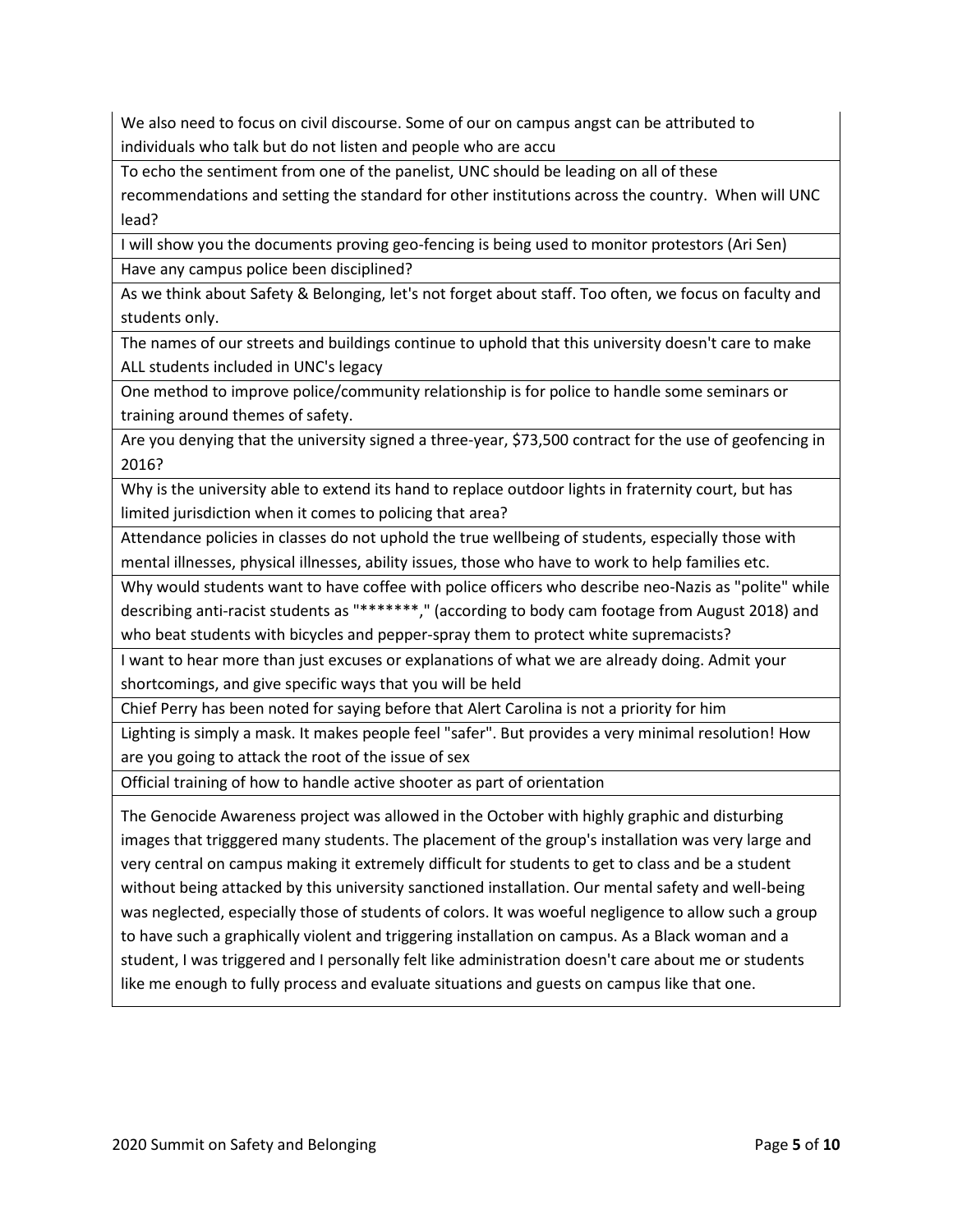Re: Police Behavior During Protest Events, I agree with the recommendation that there needs to be an independent, community-based oversight board of the UNCPD. I don't believe the Chancellor when he says that it's never been done before and cannot be thought up. This is needed in order to protect the safety of students, and to make sure that UNC PD is held accountable to the UNC student population.

How is the university actually going to make the alerts faster? It is not as if the alert was purposefully slow before - there needs to be a concert plan and accountability.

UNC Police claimed it would investigate anti-Semitic flyers placed on campus. We haven't heard anything from police, but a twitter account called "Death Cab for Scooby" confirmed that a recentlygraduated UNC student is a member of the neo-Nazi group Patriot Front (a rebranded version of Vanguard America, the group James Fields marched with during the "Unite the Right" rally before he committed a deadly terrorist attack by driving a car through the crowd). During the time that student was at UNC, several Patriot Front recruitment flyers appeared on UNC campus. Why is a Twitter account called "Death Cab for Scooby" more effective investigators than the UNC Police?

Is there a way to connect students/faculty/staff to connect with chapel hill police?

How can we be safe if the chapel hill police department isn't reporting general crimes in the area that aren't under their jurisdiction.

So white supremacists with guns don't fit into a timely warning or a timed crime, it should still be notified to students

While we are in compliance with reporting laws for safety via AlertCarolina, do those laws set an appropriate bar and expectation that practically ensures the safety of campus?

So far, the least amount of time was spent on sexual violence which is one of the most prevalent forms of crime on this campus.

If authorities are completely aware of the fact that the sirens are not intended to be used for alerting people in buildings of any danger concerning the campus, why has it taken this long for someone to say "Hey, this might be a problem", especially when there are students in dorms cannot hear these sirens?

Even though RA and other staff go through active shooting training, the video is over 15 years old. We should have fobs into school buildings to remove the responsibility from students and staff to "throw books" at an active shooter

Okay also about our transportation safety program: The P2P is a great resource but is known to turn students who are visibly slurring their words or off balance away from their busses. If those students need to get home, the P2P should be available. students otherwise may get in cars or end up somewhere unsafe.

If there is a case or crime that has been committed concerning a current UNC student, there should be some policy implemented so that students can be notified of that crime. If it is beyond the university police's jurisdiction, then there needs to be a way for the Chapel Hill police to directly notify students themselves.

How is walking the campus twice a year helping the safety of your students?

Okay, if these lighting walks are happening, they sure are NOT working!!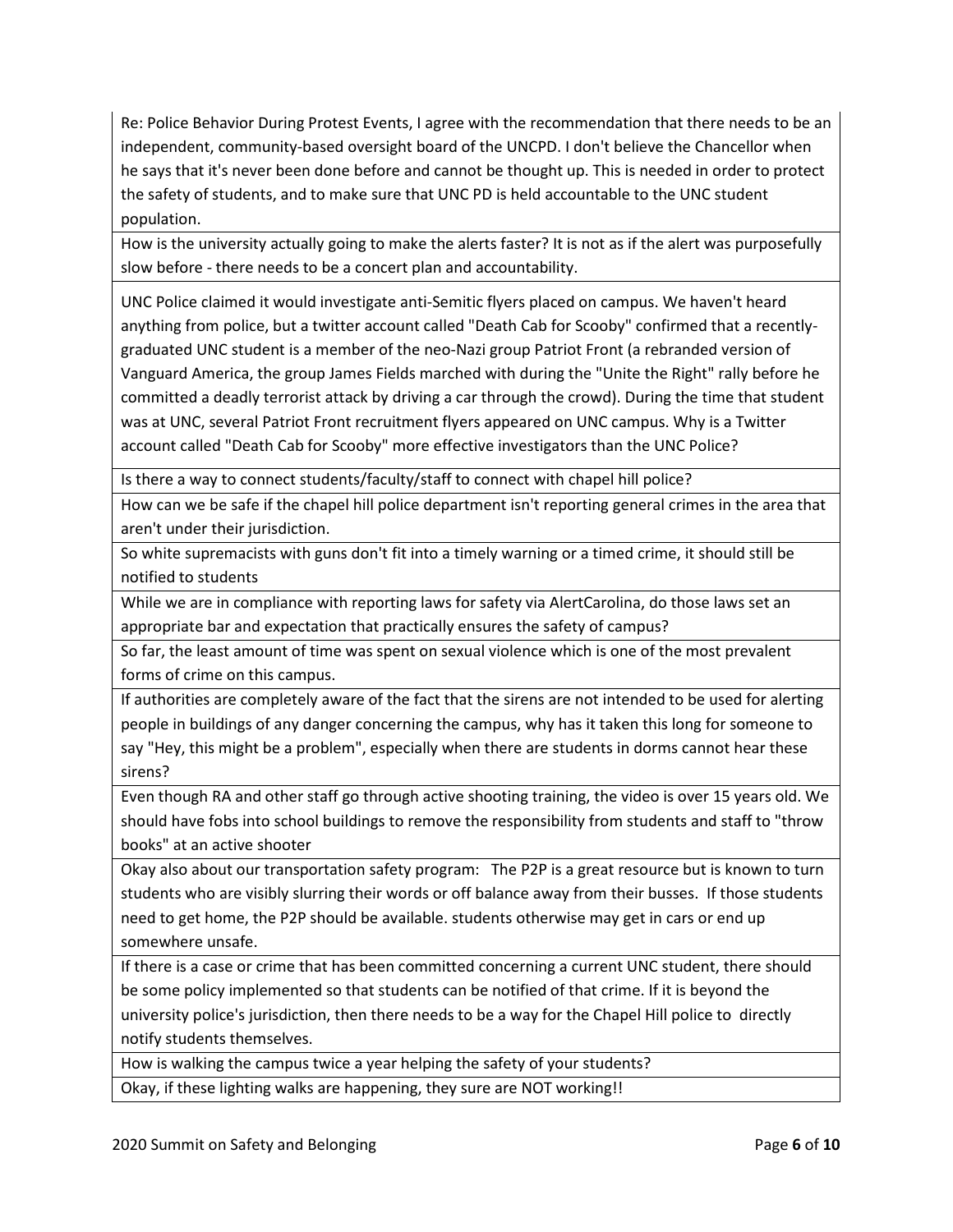The reporter who wrote the article about UNC's geofencing contract is here. Can you talk about what is wrong in his reporting, since you are denying that it is true?

I'm sorry, a professor wouldn't know what to do about a shooting??? THAT IS NOT OKAY!!!

How do we adjust our policies and actions when current attempts, though energetic, do not achieve intended goals?

Require all departments to have active shooter training.

It is a lie that active shooter training has been updated, because I have sat through it myself and the police person there said he watched the video when he was in college. The video said that shootings were rare, we now know that it is not

Students also need to know what to do during active shooter.

Why exactly did one panelist allege that NBC's geofencing reporting is false? Can Perry confirm or deny?

i want to run/hide/fight this nightmare white supremacist administration

The digression into active shooter protocol is not the point of this meeting and AGAIN silences the concerns of students who are targeted by white supremacists. Why were white supremacists NOT arrested for openly carrying weapons on campus???

Where are the arrest warrants for the white supremacists who brought guns onto campus last year?

Maia, thank you for naming these issues and bringing your frustration and bravery!

Re: sexual violence—how will cisgender men be called into the conversation? We know that this

population is primarily responsible for perpetrating sexual violence, yet is this group taking away the most from primary and secondary violence prevention education?

Why were gun carrying confederate sympathizers not arrested, reprimanded or even escorted off and away from campus? I continue to be disturbed by the utter lack of inaction.

I think that 2 critical issues that were last did not have adequate time. "Moderator" needed to move the discussion along better.

We need to talk about bullying. We need policies on bullying. We also need to talk about disabilities more. It was only mentioned twice in the listening

Thank you De'Ivyion. Your work is appreciated and so important!!!!

Can we back track to the Alert Carolina commentc

i do not appreciate the empty and diluted response of our chancellor in regards to the anti-racist recommendations

Ms. Drew's point were all on point!

When we think about racism on campus, we need to remember that it comes in many forms----often, student harassment of other students and of faculty and s

It is a lie that those with weapons on campus have been arrested, as we have seen many people on McCorkle Place with guns

I don't agree with any claim that geofencing could be used by UNC PD for non-surveillance purposes

or that they can exercise restraint when it comes to technology like this, especially since UNC PD has used an undercover cop to spy on student protest groups. Again, where is the independent oversight committee on UNC PD? Why is it so hard to implement one?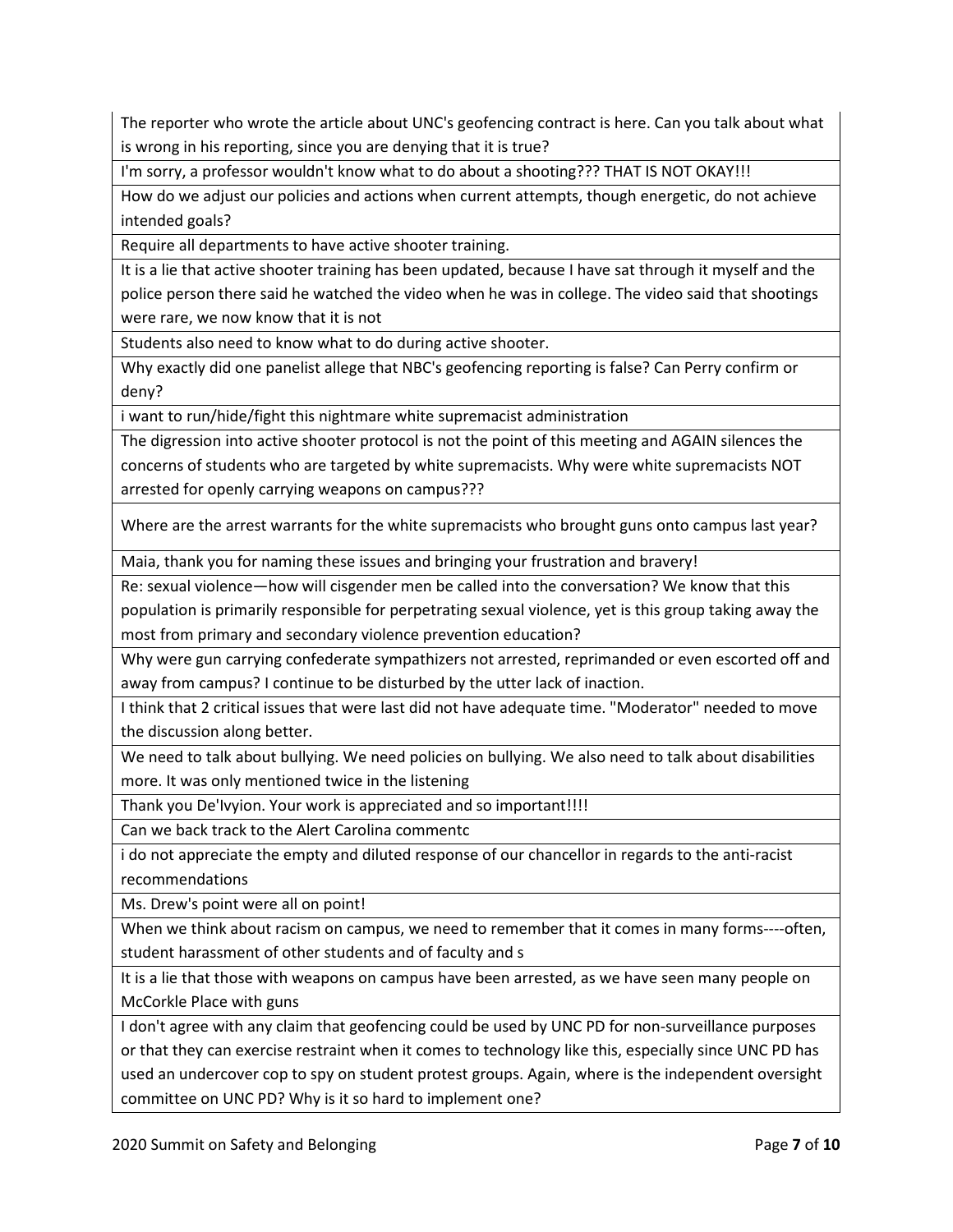I agree with Ms. Drew 100 percent.

What will you do to address the increasing prevalence of anti-Semitism on campus and around the region? Marginalization of and violence against Jews too often go overlooked or not taken seriously in this community.

Is it possible to require training in avoiding micro aggression, just as we require training in FERPA, Lab safety, etc?

The School of Public Health frequently has speakers from without and within the university who discuss issues of race, health disparities and racial equity

Discussions like this happen often. What makes this different? How can we hold each other accountable for the change we want to see?

A teacher of color told me they never dress casually when teaching. They need the more formal dress to communicate their authority to teach.

Also provide support(money, psychological support, staff, space) for faculty that are making spaces for Minority students to express themselves and belong, I.e. Dr. DeVetta Holman Nash

In a place with century-long structural racism, should we really take the only power the students still have in deciding student fate by getting rid of t

Safety and belonging of marginalized communities - Hiring "diversity and inclusion"

officers/deans/etc, while important, is not the same as committing to hiring a diverse and representative work force.

https://drive.google.com/file/d/1sD51Jgxx3\_5OoFeDyuKevVYFyasYE1X2/view?usp=drivesdk

this summit feels incredibly dismissive of the recommendations put forward, and dismissive of the black voices trying to be heard.

Is the feedback from the diversity and inclusion forums available for others in the campus community to review and learn from?

Why spend so much time describing what has been put in place? If that were sufficient, then this summit would not be necessary. Let's commit to large change, cultural change, that will actually exhibit dedication to equity and belonging.

A member of the commission said that the article about the geofencing was not true. Here is a copy of the email that NBC obtained. Can you address this? Multiple people have asked about it.

https://drive.google.com/file/d/1sD51Jgxx3\_5OoFeDyuKevVYFyasYE1X2/view

the panel should have included more students and faculty of color

Why did UNC publicly release my home address as part of a FOIA request (in violation of FERPA) at a time when I was receiving numerous death and rape threats from neo-Nazis?

Hiring a Dean for Equity & Inclusion/CDO is \*not it\*. Instead, replace current administrators with those who have already proven a commitment to supporting minoritized students (in lieu of those who have, say, given \$2.5m to the SCV)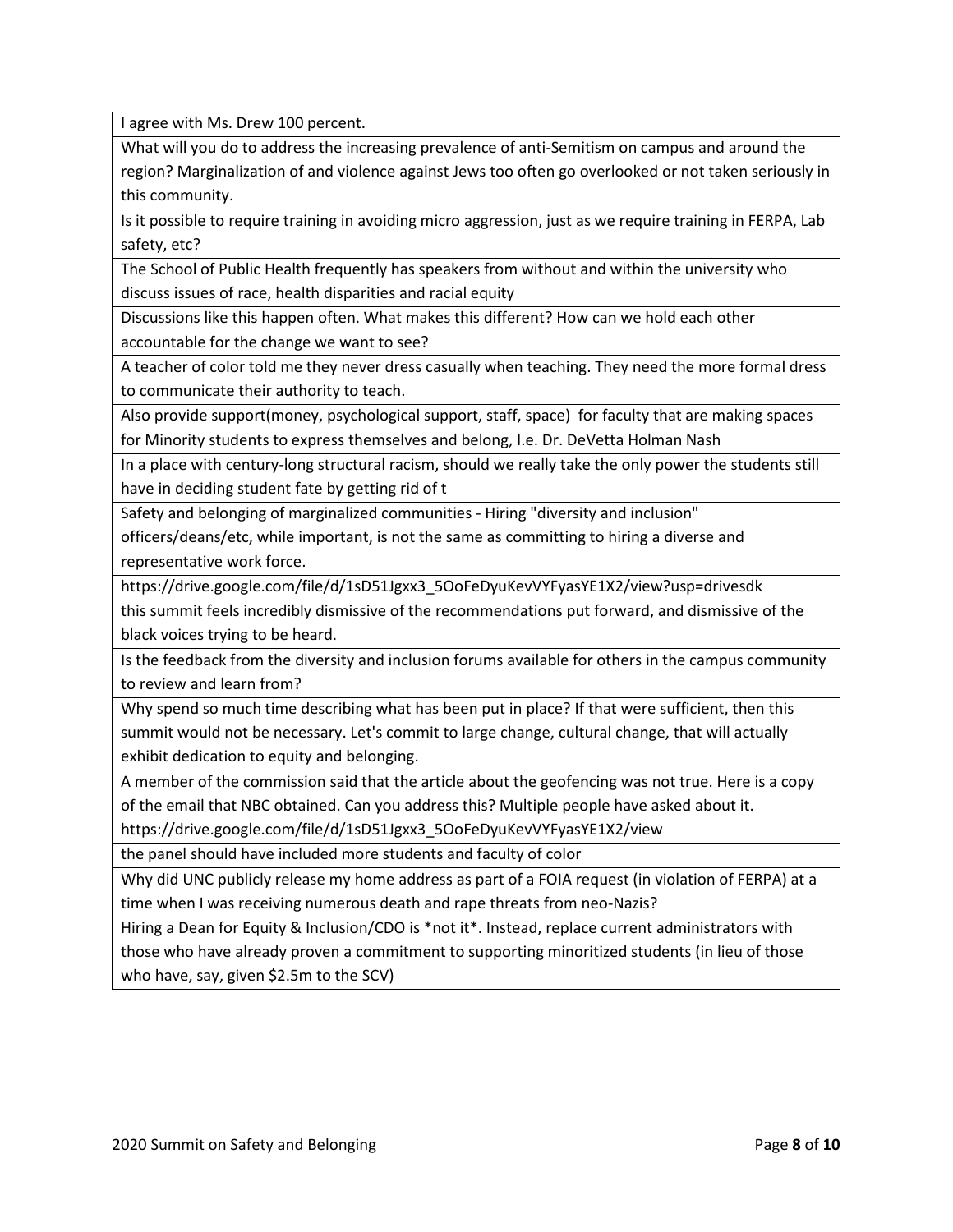Student activists are a corner stone of civil rights advancements in this country. We are doing our parts as students. The university and university police are playing their role as the upholders of white supremacy. Other institutions have decided that they will be at the forefront of change. UNC has not demonstrated that they will be. UNC has decided that it will defend and fund white supremacists, that it will defend and fund the status quo, that it will "listen" and deflect without hearing or changing. Although the silent sam settlement with the sons of confederate veterans is not directly tied to policing, the settlement blatantly displays this institution's priorities. Policing displays this institution's priorities. Lack of meaningful responses from the Chancellor and Provost tonight display this institution's priorities. At the end of tonight's meeting I have less faith in the UNC administration than I did at the beginning.

For the Chancellor, what is meant by the term "equity and inclusion"?

Allow research and theory to back how these recommendations are implemented, make sure those that implement change are as diverse as our students

Fire Sgt. Bostelman, and all other officers who lie under oath to make false arrests. Less harassment and illegal convictions = less mental health burden for students

How can we better train and educate our faculty and staff around these issues of racial equity, safety, and belonging? What are some of the ways we can b

Though it is a bullet point under "Police Behavior", there has been little mention of UNC admin's involvement in the \$2.5 mill settlement and the \$74,999 silencing money, which negatively affects feelings of safety and belonging at our school. Chancellor Guskiewicz, you continually say that you had no knowledge of the settlement until it was announced in November, but that sounds quite frankly like a lie. What steps will you, the provost, the chief of staff, the chief of police and the rest of campus leadership take to communicate to the BOG to reverse this settlement?

More students, faculty, and staff of color would come here if we actually acknowledged our history with race. People don't want to come here because it's

NC has the largest Native American polpulation east of the Mississippi. Where are they on campus?

To go back to Chief Perry's comment on how it's not the "responsibility" of Alert Carolina to report of campus incidents. I strongly disagree. Chapel Hill is a community that includes on and off campus people and events. Incidents that happen to UNC students that are off campus at the time doesn't negate the fact that they are still students.

I am glad to hear that UNC is saying they are committed to hiring a representative work force. I do not believe those diverse workers will feel seen, safe, protected, and valued once they get here. Belonging Comment-As a staff member seeking to advance their formalized education at Carolina, I find that there are a high number of graduate programs not set-up to allow part-time or full-time practitioners/employees to go to school at UNC. I definitely appreciate that the employee continuing education waiver allows individuals to go to other schools in the UNC-system...but just think that there could be more opportunities opened up for campus employees AND non-staff applicants that have full-time jobs. (People shouldn't always (or often) have to quit their jobs to continue their education). Not everyone can afford those work stoppages.